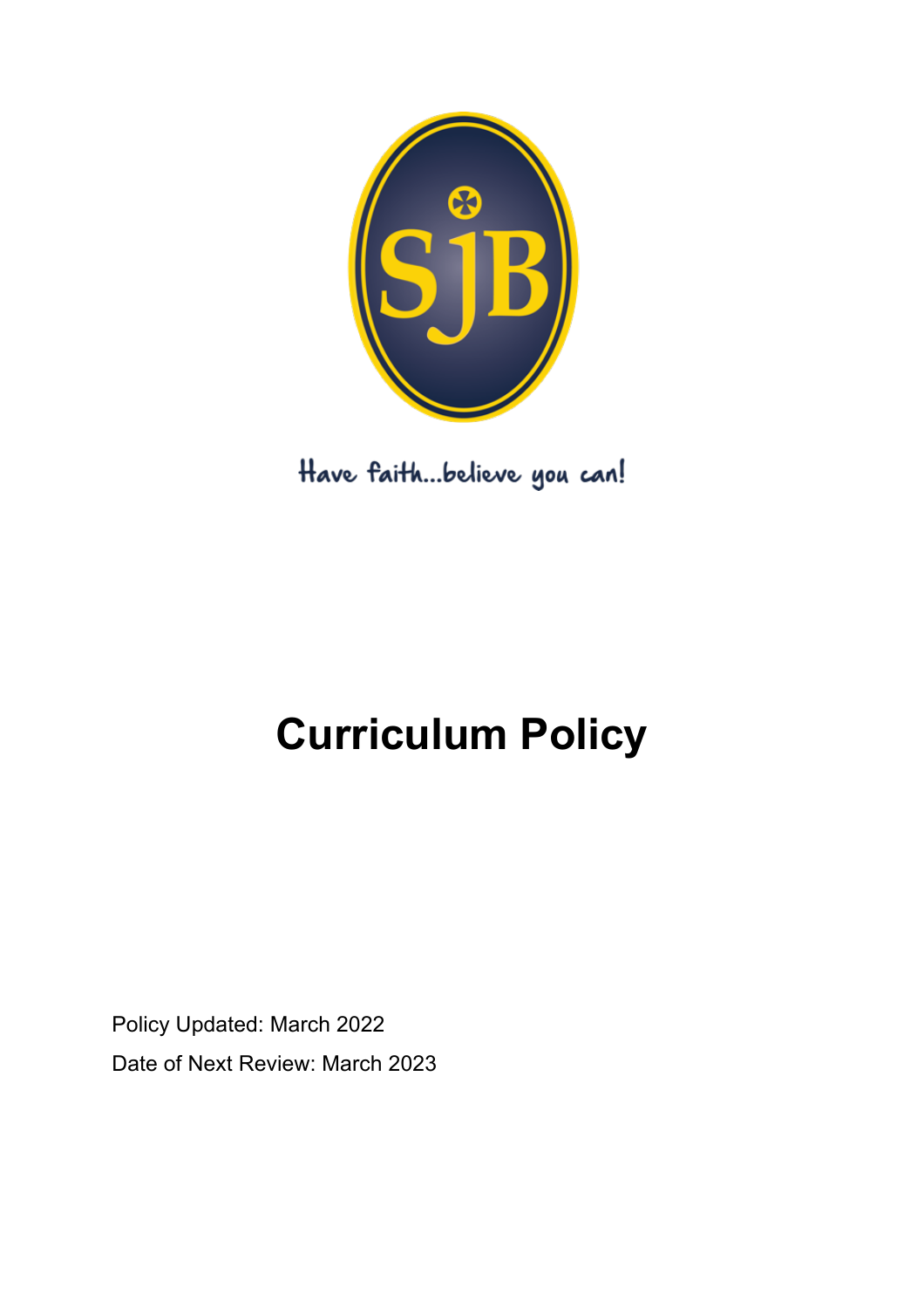# **Our Vision for Learning**

# **At SJB…**

## **We want our students to:**

- Deepen their relationship with God
- Love learning
- Achieve their academic potential
- Have a wide range of experiences both in and out of the classroom
- Grow into happy, confident, resilient and articulate young people
- Leave SJB equipped to lead fulfilling lives and make a positive contribution to society

## **Our curriculum:**

- Is underpinned by our motto "Have Faith...Believe you can!" and supports the students in growing their faith: in God; in themselves; and in each other.
- Raises students' aspirations, challenges and equips them with the knowledge and skills to flourish in their future careers.
- Is *inclusive*, well designed and coherently sequenced in order to establish a strong foundation for *all* students.
- Is rich, inspiring and as broad as possible.
- Provides students with opportunities to take the curriculum beyond the classroom to develop independence, creativity and a love of learning.
- Offers a wide range of opportunities for students to take ownership of and personalise their curriculum in order to develop existing talents and interests as well as discover new ones.
- Fosters the development of character, communication skills, health and wellbeing in order to thrive beyond SJB.

### **Delivery of our curriculum:**

- Embraces the concepts of 'teaching for mastery' and 'quality first teaching'.
- Focuses on building both knowledge and skills over time.
- Engenders high expectations of all students.
- Strives to build students' resilience, confidence and self-belief.
- Is delivered by subject experts and underpinned by evidence-based practice.
- Actively encourages making mistakes as part of learning.
- Uses assessment to help students embed and use knowledge fluently, check understanding and inform teaching.
- Ensures feedback is regular and concise so that students know their strengths, next steps and are given opportunities to address them.
- Utilises the latest technology to support learning and ensure all students develop their digital literacy.
- Develops students' literacy skills.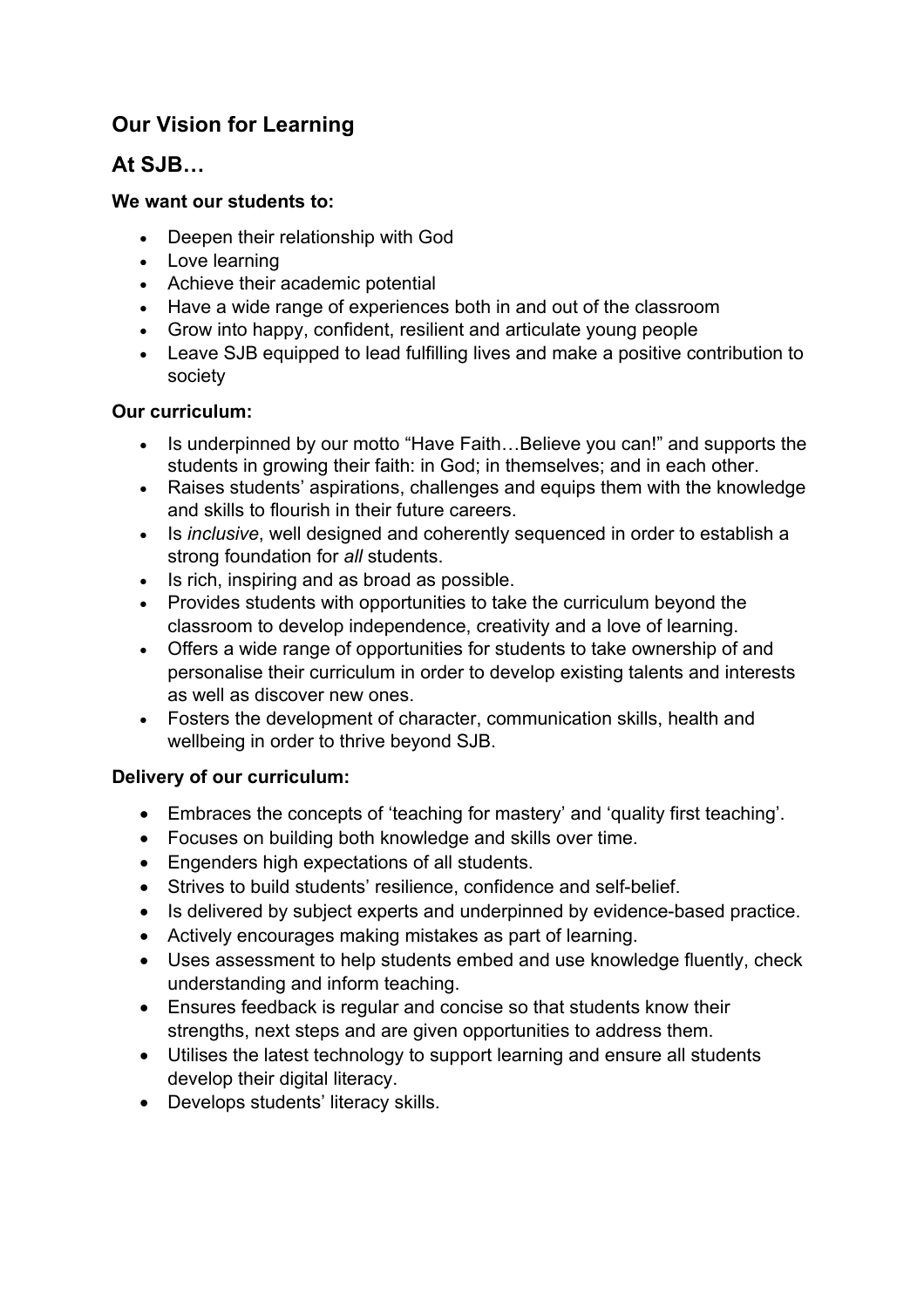# **Organisation of the Curriculum – from September 2021**

There are three points in the seven-year journey that students make subject choices: From Year 7 into 8 (MFL only); from Year 9 into 10 and from Year 11 into 12.

Whilst for pastoral and logistical reasons we still refer to the three key stages separately, when it comes to the curriculum, we have moved away from thinking about it in separate chunks, instead subjects are mapped across the entire seven years (or shorter where relevant for example some subjects only offered at GCSE and A Level).

## **Key Stage 3**

The students study a 3-year Key Stage 3 curriculum that follows the National Curriculum. There is a total of sixty, 50-minute periods over a two-week timetable which is organised as follows:

| <b>Subject</b>             | Year <sub>7</sub> | Year <sub>8</sub> | Year 9         |
|----------------------------|-------------------|-------------------|----------------|
| English                    | 8                 | 8                 | 8              |
| <b>Mathematics</b>         | 7                 | 8                 | 8              |
| Science                    | 6                 | 7                 |                |
| Art                        | 3                 | 3                 | 3              |
| Drama                      | $\overline{2}$    | $\overline{2}$    | $\overline{2}$ |
| Geography                  | 4                 | 4                 | 3              |
| History                    | 4                 | 4                 | 3              |
| <b>Computer Science</b>    | 3                 | 3                 | 3              |
| <b>Music</b>               | 3                 | 3                 | 3              |
| <b>Physical Education</b>  | 4                 | 4                 | 4              |
| <b>MFL</b>                 | 6                 | 4                 | 6              |
| <b>Religious Education</b> | 4                 | 4                 | 4              |
| Food & DT                  | 4                 | 4                 | 4              |
| <b>PSHE</b>                | $\overline{2}$    | $\overline{2}$    | $\overline{2}$ |
|                            | 60                | 60                | 60             |

- We provide all students with the opportunity to study a carousel of three Modern Foreign Languages in Year 7. They are then supported in making a decision as to which language they wish to continue into Year 8.
- A very small proportion of students (less than 3%) are disapplied from languages. In Year 7 and 8 these students follow a bespoke scheme aimed at improving literacy levels (Lexia PowerUp Literacy Programme) whilst also providing them with a better understanding of other cultures; the lessons are delivered by MFL teachers. In Year 9 these students are either follow the Lexia PowerUp Literacy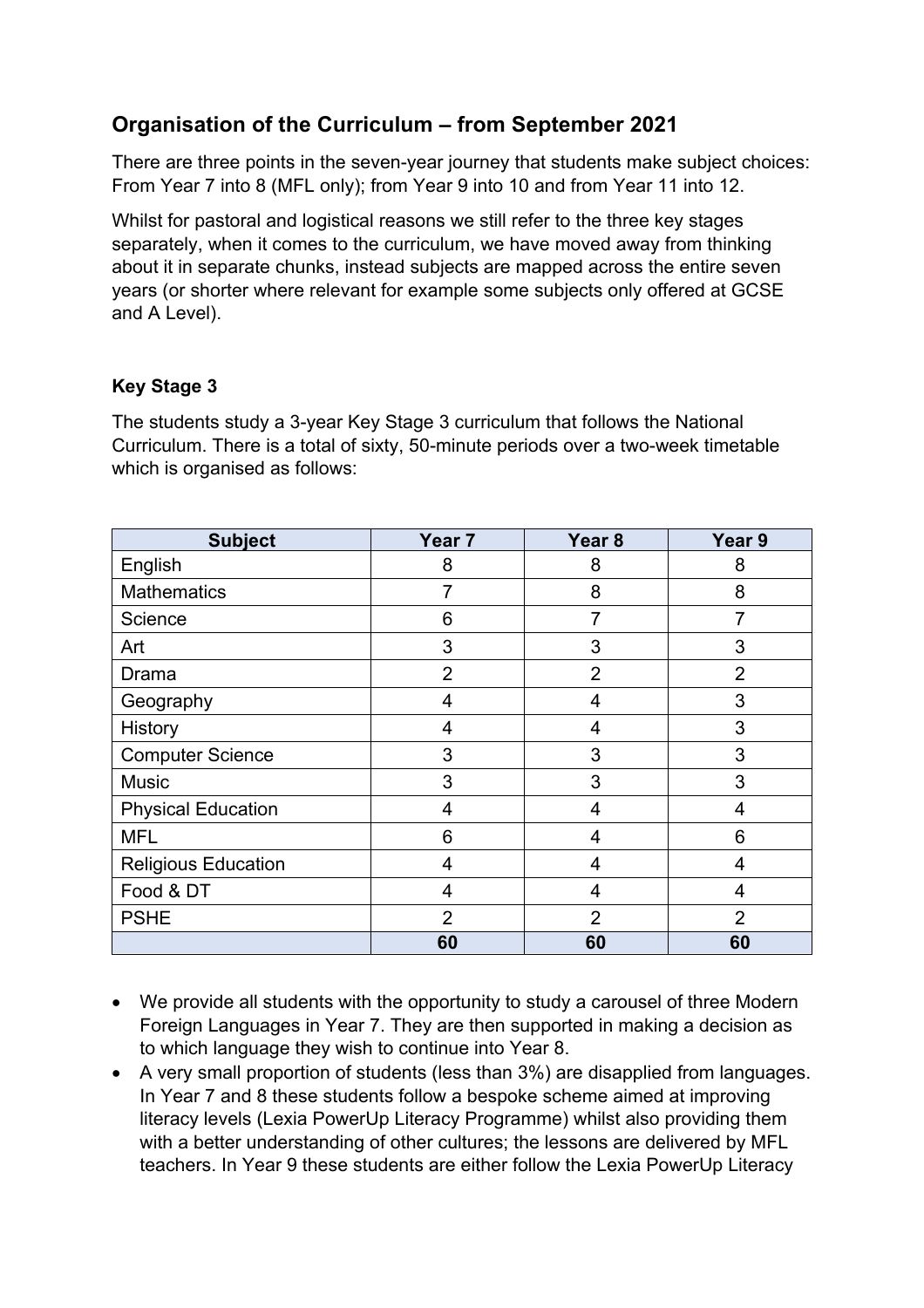Programme or are provided with additional English, Maths and Science delivered by specialist teachers depending on the needs of the cohort.

- Each subject has created an 'Assessment Framework' for their subject which staff and students use actively to support delivery of the curriculum, assessment, and feedback. These are reviewed annually.
- Homework supports the development of literacy across the curriculum with a specific focus on the development of subject specific vocabulary, reading and comprehension.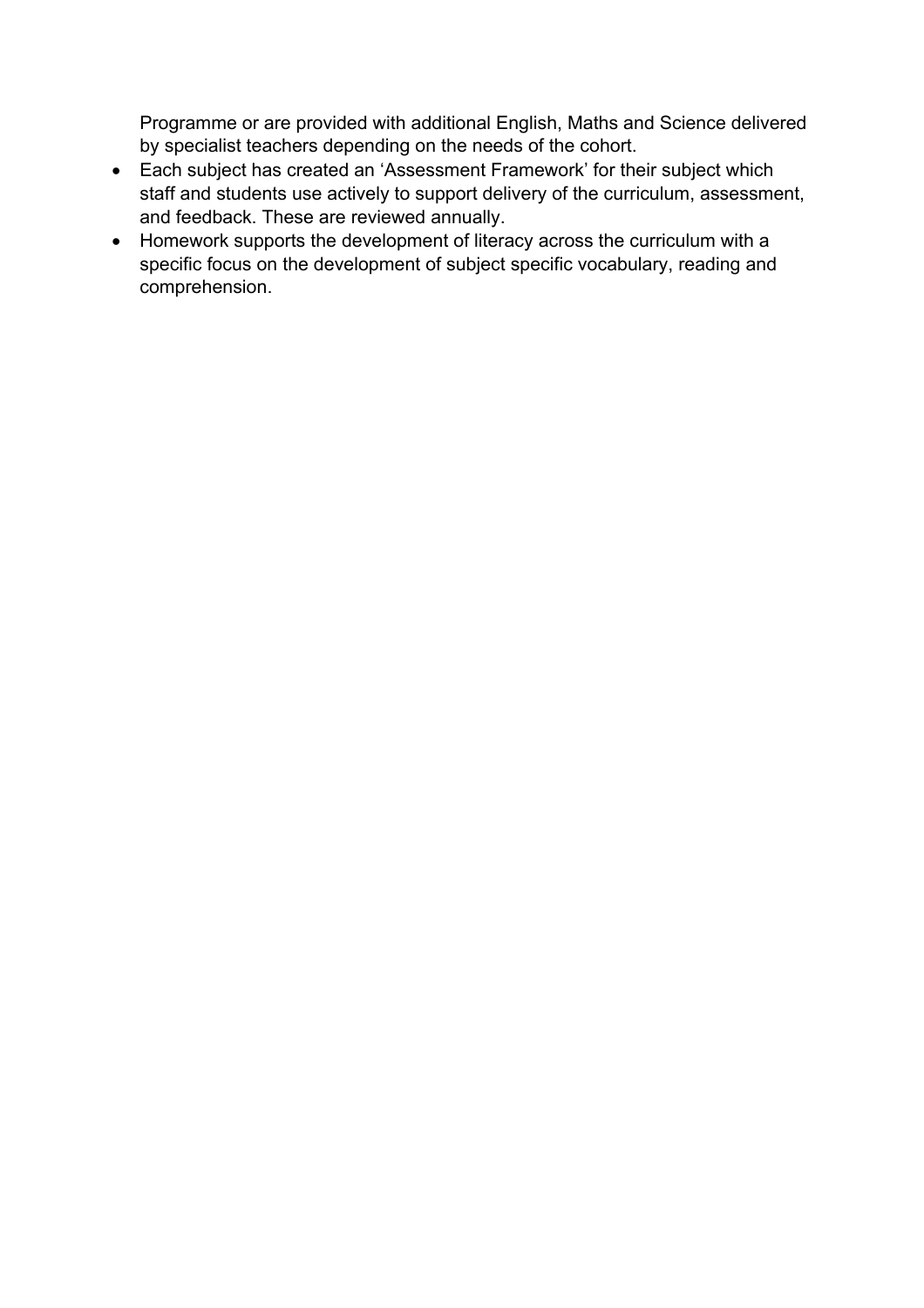## **Key Stage 4 – from September 2021**

At the start of Year 10 the students begin studying for the Level 2 qualifications that they will sit at the end of Year 11. There are two pathways; pathway 1 is followed by 90+% of the students; pathway 2 is followed by the remainder.

|                  | <b>Subject</b>             | <b>Number of</b><br>lessons |
|------------------|----------------------------|-----------------------------|
| <b>GCSE</b>      | English Lang & Lit         |                             |
|                  | <b>Mathematics</b>         |                             |
|                  | Science (combined/triple)  | 12                          |
|                  | MFL                        | 5                           |
|                  | <b>Religious Education</b> | 6                           |
|                  | Humanity                   | 5                           |
| <b>GCSE/BTEC</b> | Elective 1                 | 5                           |
|                  | Elective 2                 | 5                           |
| Non-examined     | <b>Physical Education</b>  | 4                           |
|                  | <b>PSHE</b>                | 2                           |
|                  |                            | 60                          |

Pathway 1 is organised as follows:

Pathway 2 is organised as follows:

|                  | <b>Subject</b>                       | <b>Number of</b><br>lessons |
|------------------|--------------------------------------|-----------------------------|
| <b>GCSE</b>      | English Lang & Lit                   | 9                           |
|                  | <b>Mathematics</b>                   |                             |
|                  | Science (combined/triple)            | 12                          |
|                  | <b>MFL / Curriculum Support</b>      | 5                           |
|                  | <b>Religious Education</b>           | հ                           |
|                  | <b>Humanity / Curriculum Support</b> | 5                           |
| <b>GCSE/BTEC</b> | Elective 1                           | 5                           |
|                  | Elective 2                           | 5                           |
| Non-examined     | <b>Physical Education</b>            |                             |
|                  | <b>PSHE</b>                          | 2                           |
|                  |                                      |                             |

Elective courses are reviewed every year to ensure that the courses offered continue to meet the needs of the cohort. They currently include:

#### **GCSE qualifications**

- Art and Design
- Business
- Computer Science
- Design Technology with Resistant Materials
- Design Technology with Graphics
- Drama
- Food Preparation & Nutrition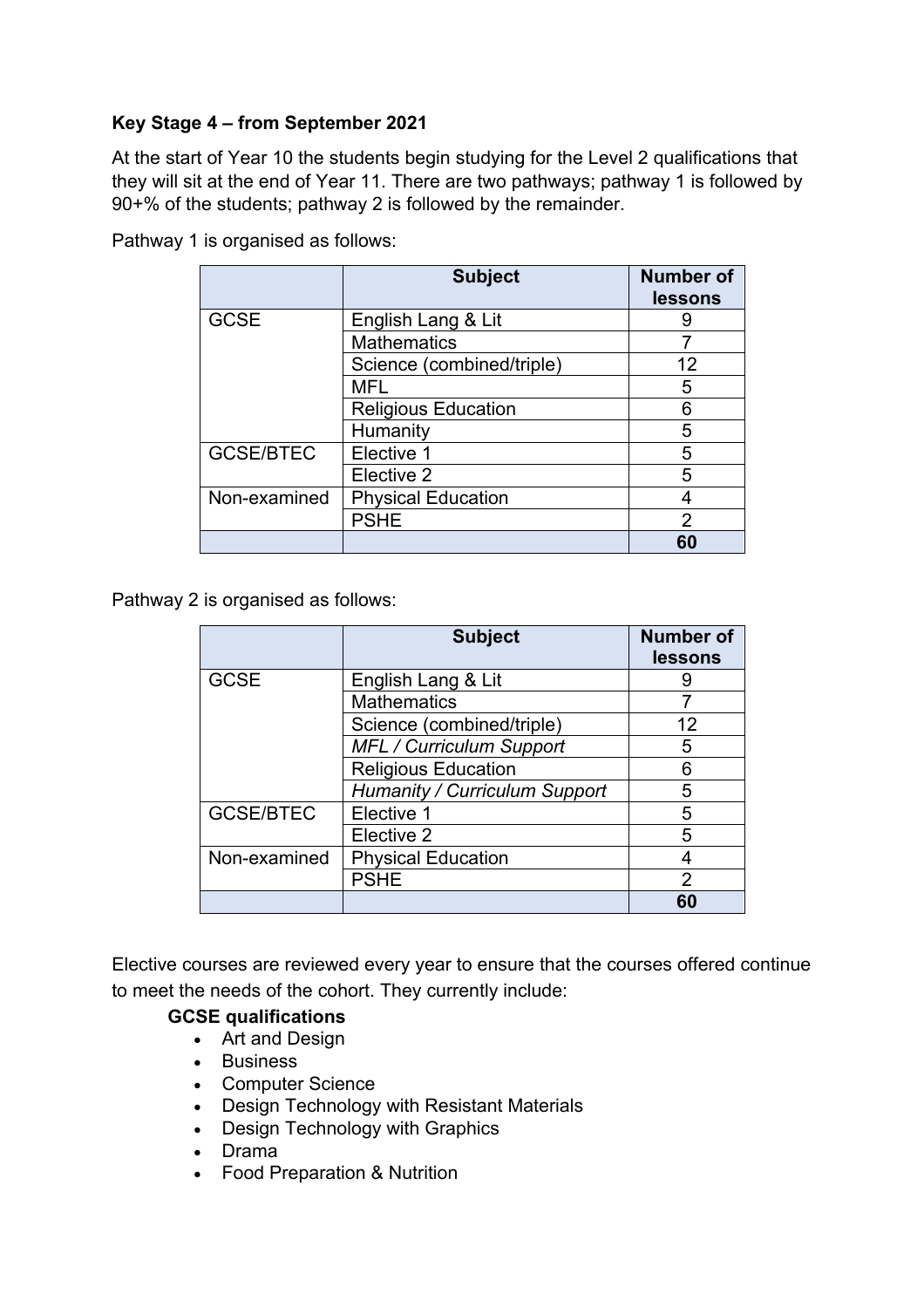- Geography
- History
- Media Studies
- Music
- Physical Education

# **BTEC qualifications**

- Level 2 BTEC Creative Digital Media
- Level 2 BTEC Tech award in Enterprise (Business Studies)
- Level 1/2 BTEC Public Services
- Students and parents are supported in making appropriate choices. Usually this is made from within pre-determined blocks. When making significant changes to the courses on offer we may look to offering free choice so that we can find the 'best fit' model. These vary year on year depending on the needs of the cohort as well as staffing.
- Subject options will only run if there is sufficient interest to make the student groups viable. When offering free choice we ask all students to rank their four preferences from highest (1) to lowest (4). When offering electives in predetermined blocks we ask students to rank their three preferences from highest (1) to lowest (3). Should it prove impossible places will be allocated by lottery.
- Selection by ability forms no part of the elective placement process at Key Stage 4. However, to ensure that individuals are on the most appropriate courses, guidance around which pathway is most suitable for students is made in consultation with staff and parents and is based on a student's achievement in that subject area; pathway 2 is invite only.
- In a small number of cases where we feel a student would benefit significantly from additional English, Maths and Science support they may be withdrawn from studying a modern foreign language and/or a humanity and instead will do "Curriculum Support" lessons. These lessons are delivered by specialist English, Maths and Science teachers.
- Each year we have a very small number of students (average of 2-3) who do Functional Skills English instead of GCSE English Language and Literature. Students are invited to participate in this programme.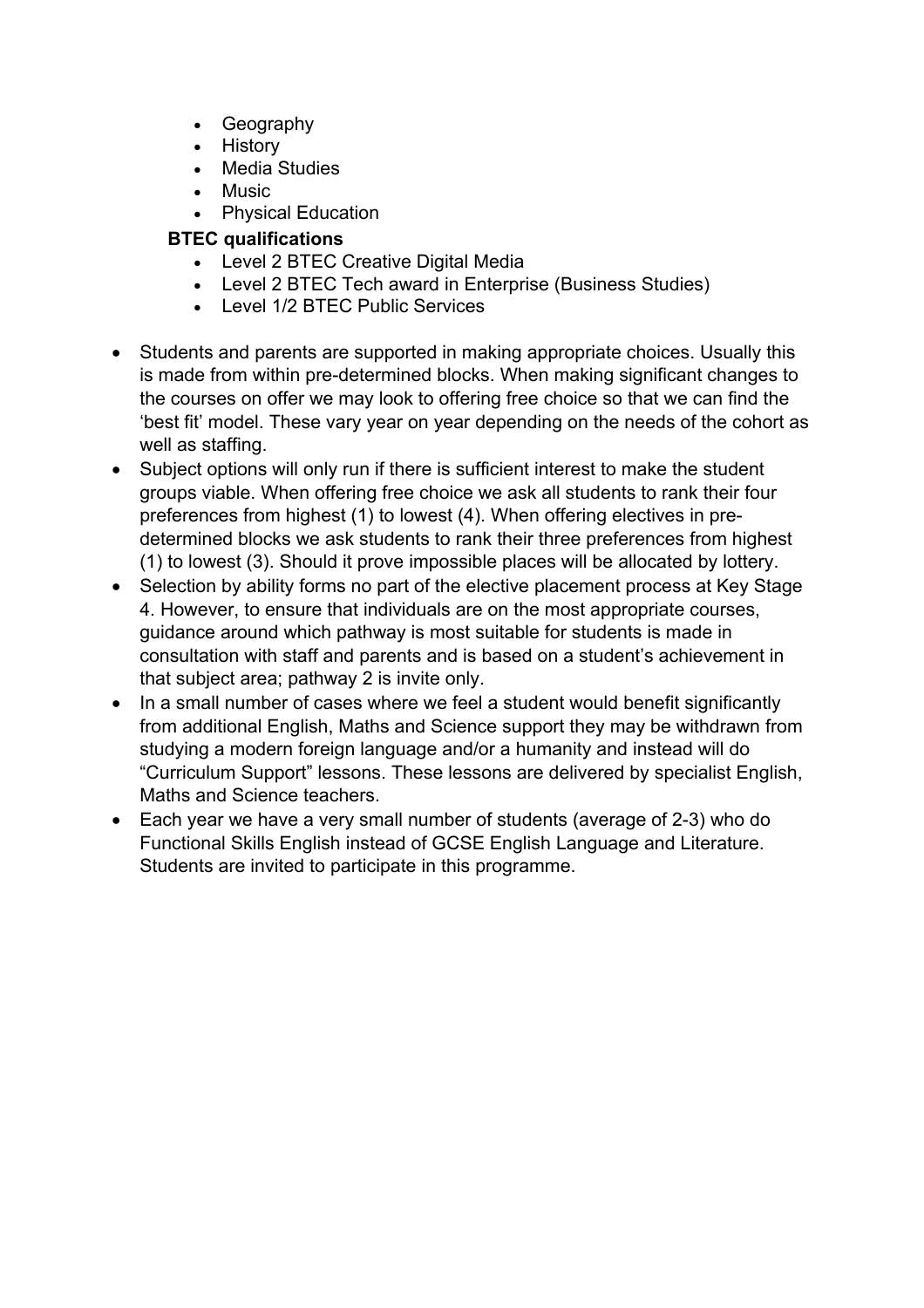# **Key Stage 5**

At Key Stage 5 students generally follow three courses leading to Level 3 qualifications at the end of Year 13. There is flexibility for individuals to study four courses if they wish. The curriculum is currently organised as follows:

|              | <b>Subject</b>                | <b>Number</b><br><u>n</u><br>lessons |
|--------------|-------------------------------|--------------------------------------|
| A-Level /    | Subject1                      | 12                                   |
| <b>BTEC</b>  | Subject 2                     | 12                                   |
|              | Subject 3                     | 12                                   |
|              | Subject 4 or supervised study | 12                                   |
| Non-examined | <b>Spiritual Development</b>  | 2                                    |
|              | <b>Key Skills</b>             |                                      |
|              |                               |                                      |

- Subject options will only run if there is sufficient interest to make the student groups viable.
- The curriculum is reviewed annually to ensure that courses remain appropriate and meet the needs and aspirations of students. Details of the subjects on offer can be found here.
- Entry to the Sixth Form is dependent on students meeting the entry criteria as outlined on our website.
- The core curriculum of 3 or 4 A-Level/BTEC qualifications is complemented with a compulsory Spiritual Development and Key Skills programme as well as a wealth of enrichment courses including the opportunity to complete an EPQ.

# **Alternative Curriculum**

When necessary we will make adjustments to an individual's curriculum in order to ensure that they can achieve their full potential. Any adjustments made are always in consultation with the student and their parents. The alternative provision will always be delivered by expert practitioners.

Examples include:

- A child with extremely low literacy levels being withdrawn from modern foreign languages to receive additional literacy support.
- Studying at college or another provider on a full or part time basis.
- A student who would benefit significantly from additional English, Maths and Science support may be withdrawn from studying a modern foreign language at Key Stage 4 and instead participate in "Curriculum Support" lessons delivered by specialist English, Maths and Science teachers.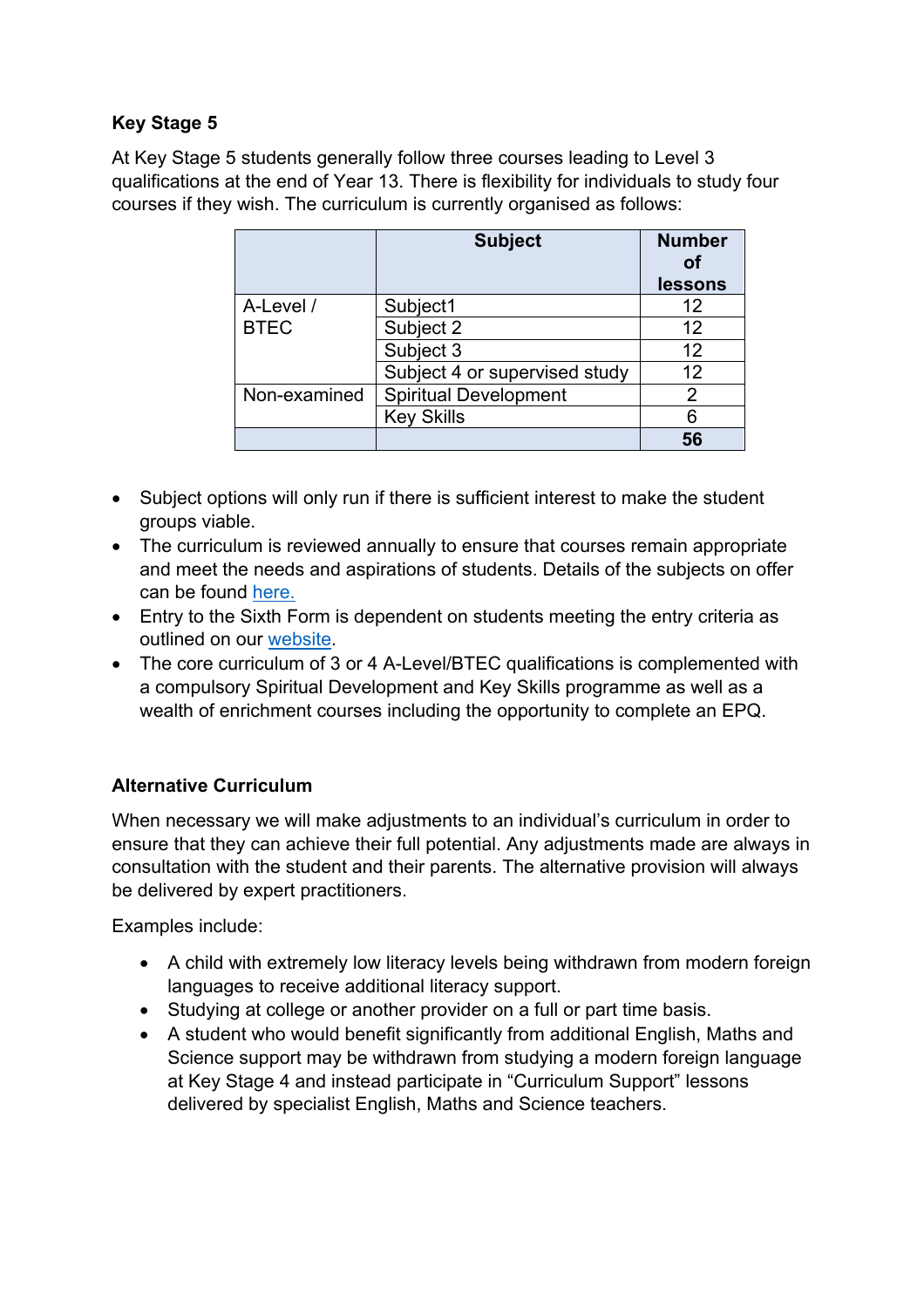## **Extra-curricular Opportunities**

- Extra-curricular activities and trips are a fundamental part of our curriculum offer at SJB. All children are actively encouraged to take part in the huge wealth of activities and trips on offer.
- Where trips are related to the core curriculum studied by a cohort, they will usually be scheduled during term time, other trips, such as the ski trip or World Challenge will largely take place during school holidays.
- The timetable of extra-curricular activities is published on the our website and emailed to parents and students. All sign up is done on online and registers are taking enabling us to track attendance.
- We will endeavour to support disadvantaged students in accessing extracurricular activities and trips that happen during term time.
- A member of the SLT is responsible for the delivery, monitoring and evaluation of all extra-curricular provision.
- We continually review what is on offer to ensure that it is meeting the needs of all children.

# **Leadership of the Curriculum**

- Specified members of the SLT have responsibility for oversight of the curriculum including: organisation of the timetable; placement of students; alternative curriculum; delivery of Careers Education and Guidance; Careers; PSHE; extracurricular activities, trips, viability of courses and making recommendations as to new courses.
- Heads of Department (HODs) have responsibility for strategic leadership and direction of specific subject areas. Each is line managed by a member of the SLT. With regard to the curriculum their responsibilities include:
	- $\circ$  ensuring that their subject curriculum supports the school in realising its 'vision for learning' (see page 2);
	- o organisation and regular review of schemes of learning;
	- o monitoring and evaluating work within their subject area;
	- o providing efficient resource management;
	- o coordinating extra-curricular activities and/or trips;
	- o ensuring relevant aspects of Careers Education are integrated within schemes of learning;
	- $\circ$  ensuring there are opportunities for cross-curricular learning where relevant.

# **Grouping arrangements**

• SJB believes that individual subjects should be free to choose their grouping arrangements so long as all students' progressing in their learning is a priority and that the whole school 'vision for learning' is at the heart of any decisions they make.